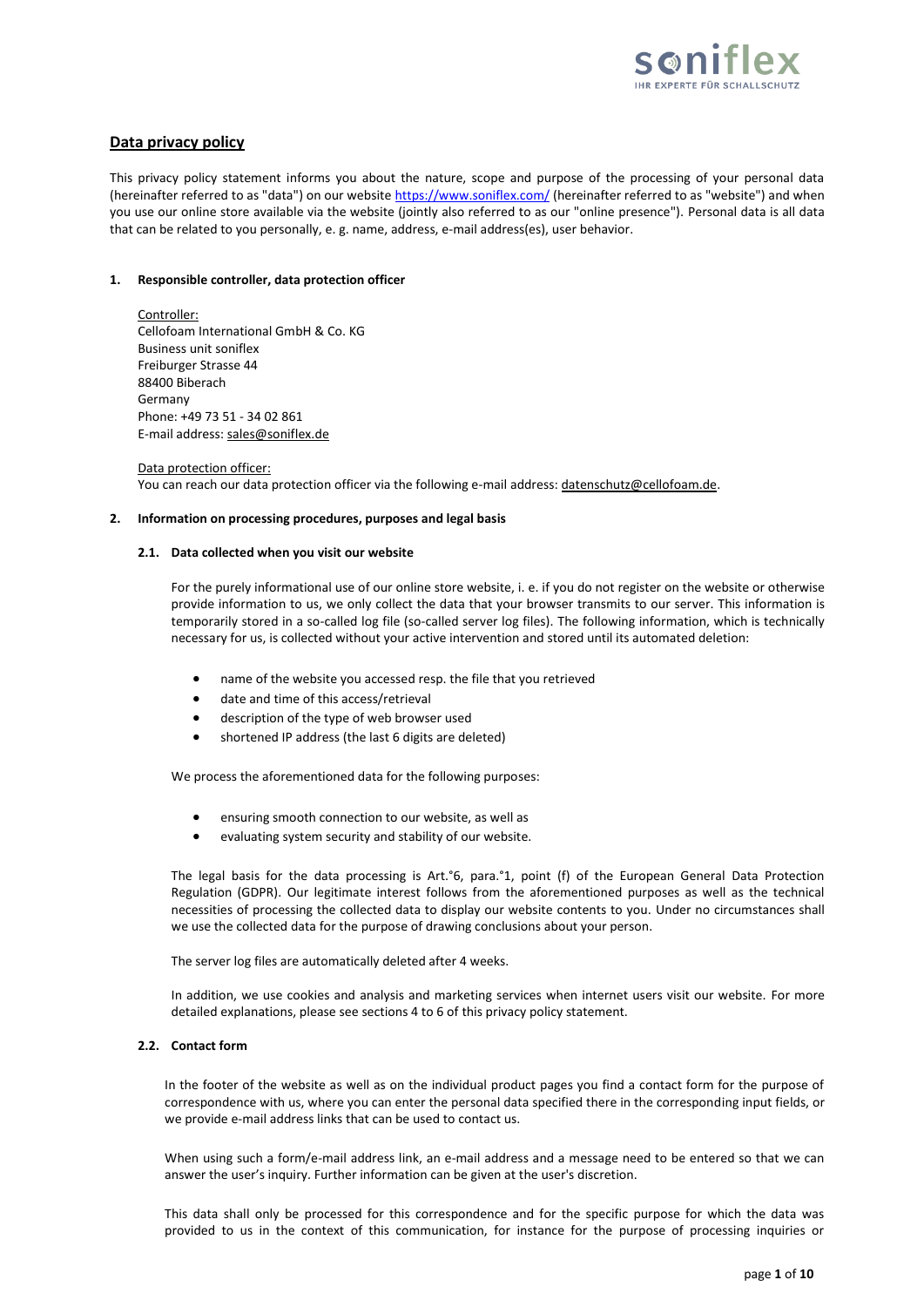

contacting you at your request. In this case, the processing of your personal data is carried out with your consent and is thus permissible pursuant to Art. 6, para. 1, point (a) GDPR. If you contact us with the aim of concluding a contract with us, the legal basis for data processing is Art. 6, para. 1, letter (b) GDPR.

The personal data that we have collected for the purpose of responding to inquiries will be automatically deleted after the inquiry has been dealt with, if the circumstances indicate that the matter has been fully resolved and if there are no legal obligations to retain the data.

### **2.3. Data collected when you create a user account**

On our website, we offer you the option of registering as a user so you can use the features of our online store.

When you create a user account or log in to it, we use your access data (e-mail address and password) to grant you access to your account as well as to manage the user account. The legal basis for the corresponding data processing activity is Art. 6, para. 1, point (b) GDPR, as this information is required for the performance of the user contract concluded with you. The following data are mandatory information for your registration:

- form of address
- last name, first name
- e-mail address
- password
- postal address (street + number, ZIP code, city, country)

After submitting your registration via the corresponding registration form, you will receive an e-mail for registration confirmation and for verification that the registration on our website has actually been requested by you as the owner of the specified e-mail address. Only if you confirm the registration via the provided link, the registration shall be completed. Following successful registration, you can log in to the website with your access data and manage yourself the data stored in your user account.

You can request the deletion of your user account at any time by contacting the responsible person at the address given in section 1. After deletion of the user account, the data will be blocked for use, stored for the applicable retention periods under tax and commercial law, and then deleted after expiry of these periods, unless you have expressly consented to our further use of the data (e. g. in the context of e-mail marketing) or if the further use of the data is required to the extent permitted by law.

#### **2.4. Data collection when you place an order**

Within the scope of an order in our online shop, we store and use contact data such as last name, first name, address, e-mail address, telephone number and, if applicable, payment data.

These data are processed for the following purposes:

- to be able to identify you as our customer;
- to be able to process, fulfill and execute your orders;
- to communicate with you;
- for invoicing purposes;
- to handle any liability claims that may exist, as well as to assert any claims;
- to enable the technical administration of our website;
- for the purpose of customer data management.

Data processing is carried out pursuant to Art. 6, para. 1, subpara. 1, point (b) GDPR for the aforementioned purposes and is necessary for the appropriate processing of orders and for the mutual fulfillment of the obligations arising from the contractual relationship.

#### **3. Transmission of data to third parties**

Unless expressly stated below or in the preceding sections, your data will not be forwarded to third parties or other recipients.

We shall only pass on your personal data to third parties in the following cases: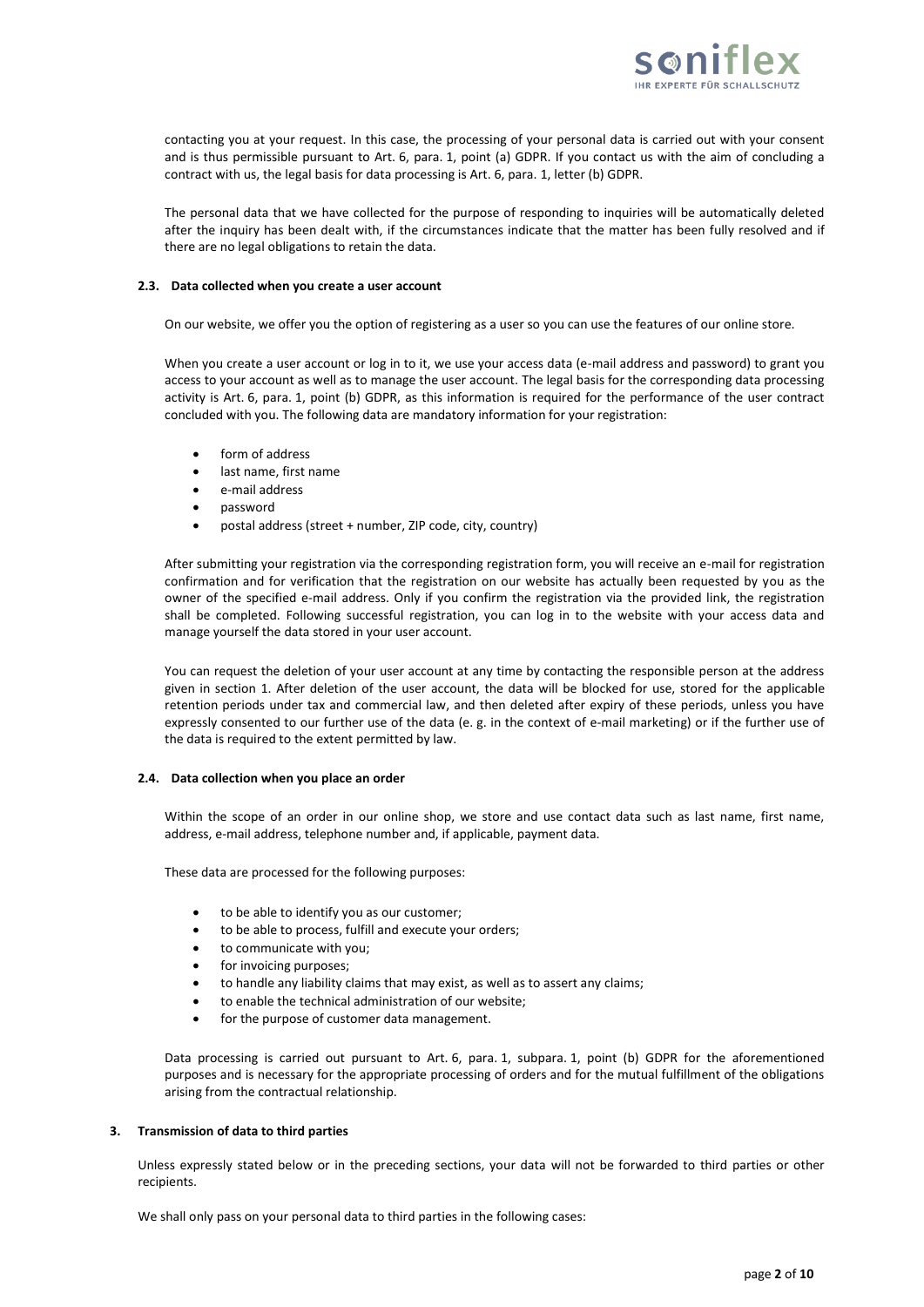

- if you have given your express consent in accordance with Art. 6, para. 1, point (a) GDPR;
- if the disclosure is necessary according to Art. 6, para. 1, point (f) GDPR and there is no reason to assume that you have an overriding legitimate interest in the non-disclosure of your data;
- in the event that there is a legal obligation for the disclosure pursuant to Art. 6, para. 1, point (c) GDPR, and
- this is legally permissible and as per Art. 6, para. 1, point (b) GDPR necessary for handling contractual relationships with you, or
- if, in accordance with Art. 28 GDPR, we have concluded a data processing agreement with a service provider who supports us in the operation of our online portal and the associated processes.

### **3.1. For the purpose of contract fulfillment**

We shall forward your personal data to any service partners involved in the fulfilment of the contract, for instance the logistics company commissioned with shipping the ordered goods. In any case, if we pass on your personal data to third parties in such cases, the range and scope of the data transmitted on these grounds shall be limited to the minimum required. The legal basis for this is Art. 6, para. 1, point (b) GDPR.

#### **3.2. For the purpose of payment processing**

If you use the payment service PayPal, we forward your name, delivery address, e-mail address and shopping cart details to PayPal (Europe) S.à r.l. et Cie, S.C.A., 22-24 Boulevard Royal, L-2449 Luxembourg, so that PayPal can correctly attribute the order, and you as the user have an overview of all relevant order information when confirming the payment with PayPal.

The legal basis for the transfer of data for payment processing is Art. 6, para. 1, point (b) GDPR.

In case you do not wish your data to be forwarded, you are free to choose a different payment method at any time.

For more information on the data privacy policy of PayPal, please go to the following web address: [https://www.paypal.com/en/webapps/mpp/ua/privacy-full?locale.x=en\\_EN](https://www.paypal.com/en/webapps/mpp/ua/privacy-full?locale.x=en_EN)

### **3.3. Group of Companies**

If and when required for the contractual fulfillment of the order or for handling your inquiry or for internal administrative purposes, we will pass on your data to our group companies within the EU. For more information on data processing within the Cellofoam Group of Companies, please refer to the section on shared controllership at the end of this privacy policy statement.

#### **3.4. Hosting and maintenance**

For the deployment and technical operation of our online shop and the associated website ("hosting" of our online presence), we use the services of Profihost AG, Expo Plaza 1, 30539 Hannover, Germany. These hosting services serve to provide the required infrastructure and platform services, computing capacity, storage space and database functions as well as security services. Technical maintenance of the IT infrastructure is provided by STAR SYSTEMS GmbH, Otto-Lilienthal-Str. 5, 71034 Böblingen, Germany. The above-named service providers process the data transferred for these purposes solely on our behalf and in line with our instructions, and we have concluded a data processing contract with each of them in accordance with Art. 28 GDPR. Within the scope of the abovenamed services, no data is transferred to so-called third countries outside the EU and the EEA.

#### **4. Cookies**

In some areas of our online presence we use so-called cookies. Cookies are bits of information that are transferred from our web server or third-party web servers to your web browser and stored there for later reference. Cookies may be small files or other types of information storage media. In addition to cookies that are only used during a session and deleted after the website visit is terminated ("session cookies"), other types of cookies are used to store user settings and other information for a certain period of time (e. g. two years) ("permanent cookies").

However, as a rule, your internet browser includes options for changing its settings in a way that the browser will be informed about any cookies placed, so that it can allow or refuse them, or delete already existing cookies, depending on setting details.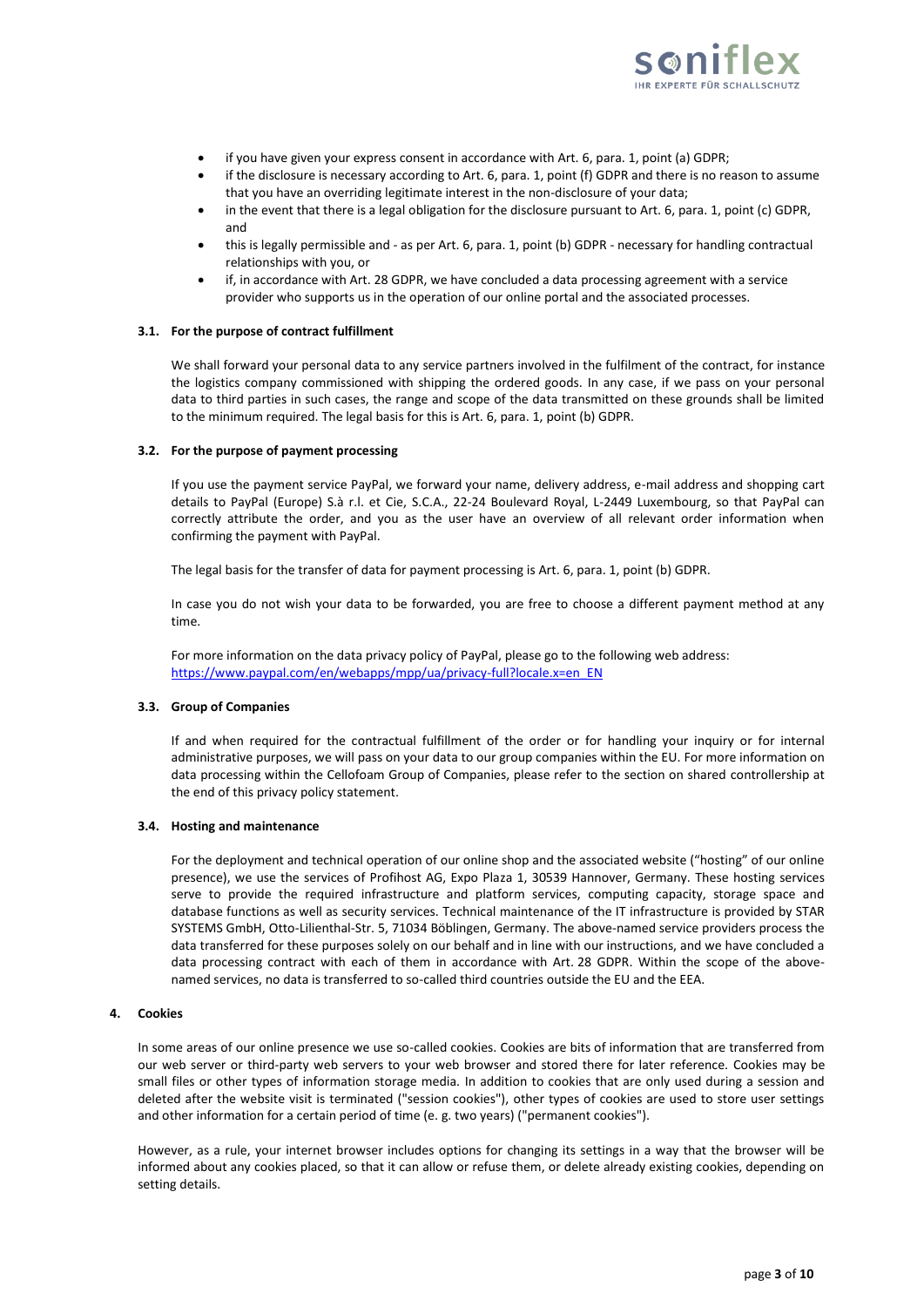

For a large number of services, especially in the case of tracking, you can declare your general objection to the use of cookies transmitted for online marketing purposes via the US site<http://www.aboutads.info/choices/> or the EU site [http://www.youronlinechoices.com/.](http://www.youronlinechoices.com/) Furthermore, the storage of cookies can be prevented by means of their deactivation in your browser settings. We would like to point out that cookie deactivation may limit the functionality available in our online presence.

Cookies do not allow a server to retrieve private data from your computer, or any data stored there by another server. Cookies will not damage your computer nor do they contain viruses.

For our online presence we use technically necessary cookies. Technically necessary cookies help ensure the usability of a website by enabling basic functions such as page navigation and access to secure areas of the website. Without these cookies, the website will not function properly.

We use the following cookies that are technically necessary for the operation of the website and the functions of the online shop:

| Name          | Provider | <b>Purpose</b>                                                                                                                                                                                                                                               | <b>Storage period</b> | <b>Type</b>                    |
|---------------|----------|--------------------------------------------------------------------------------------------------------------------------------------------------------------------------------------------------------------------------------------------------------------|-----------------------|--------------------------------|
| CookieConsent | soniflex | Stores the status of the user's consent to<br>cookie use for the current domain.                                                                                                                                                                             | 1 year                | $1 - Technically$<br>necessary |
| PHPSESSID     | soniflex | Retains the user's status data for all page<br>requests.                                                                                                                                                                                                     | Session               | $1 - Technically$<br>necessary |
| SESS#         | soniflex | Retains the user's status data for all page<br>requests.                                                                                                                                                                                                     | Session               | $1 - Technically$<br>necessary |
| t3D           | soniflex | This cookie belongs to a bundle of cookies<br>that serve the purpose of providing and<br>presenting content. The cookies serve to<br>maintain the correct states of features such as<br>font, blog/image sliders, color schemes, and<br>other site settings. | Persistent            | $1 - Technically$<br>necessary |
| tADe          | soniflex | This cookie belongs to a bundle of cookies<br>that serve the purpose of providing and<br>presenting content. The cookies serve to<br>maintain the correct states of features such as<br>font, blog/image sliders, color schemes, and<br>other site settings. | Persistent            | $1 - Technically$<br>necessary |
| tADu          | soniflex | This cookie belongs to a bundle of cookies<br>that serve the purpose of providing and<br>presenting content. The cookies serve to<br>maintain the correct states of features such as<br>font, blog/image sliders, color schemes, and<br>other site settings. | Persistent            | $1 - Technically$<br>necessary |
| tAE           | soniflex | This cookie belongs to a bundle of cookies<br>that serve the purpose of providing and<br>presenting content. The cookies serve to<br>maintain the correct states of features such as<br>font, blog/image sliders, color schemes, and<br>other site settings. | Persistent            | $1 - Technically$<br>necessary |
| tC            | soniflex | This cookie belongs to a bundle of cookies<br>that serve the purpose of providing and<br>presenting content. The cookies serve to<br>maintain the correct states of features such as<br>font, blog/image sliders, color schemes, and<br>other site settings. | Persistent            | $1 - Technically$<br>necessary |
| tMQ           | soniflex | This cookie belongs to a bundle of cookies<br>that serve the purpose of providing and<br>presenting content. The cookies serve to<br>maintain the correct states of features such as<br>font, blog/image sliders, color schemes, and<br>other site settings. | Persistent            | $1 - Technically$<br>necessary |
| tnsApp        | soniflex | This cookie belongs to a bundle of cookies<br>that serve the purpose of providing and<br>presenting content. The cookies serve to<br>maintain the correct states of features such as                                                                         | Persistent            | $1 - Technically$<br>necessary |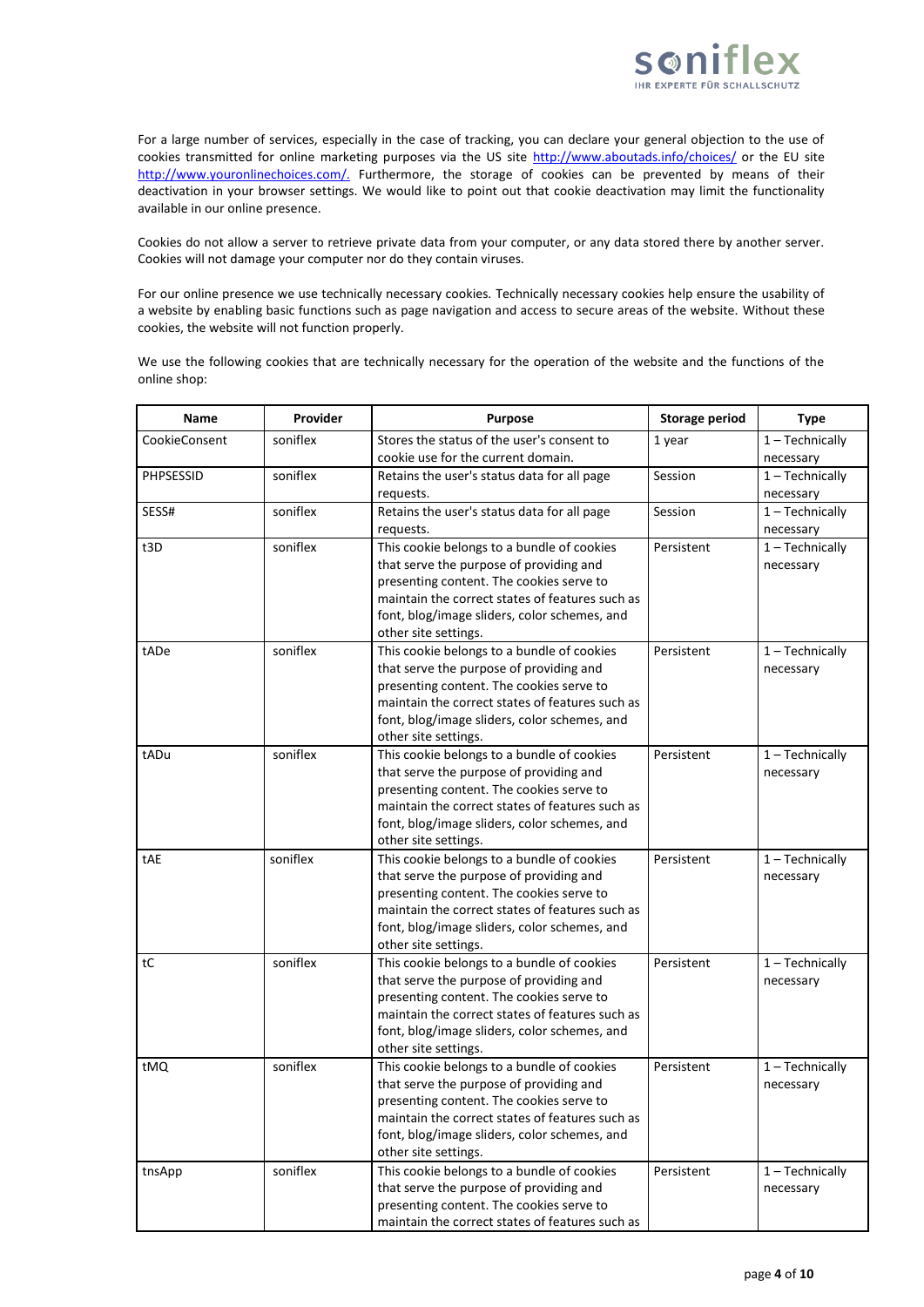

|                              |              | font, blog/image sliders, color schemes, and<br>other site settings.                                                                                                                                                                                         |            |                                |
|------------------------------|--------------|--------------------------------------------------------------------------------------------------------------------------------------------------------------------------------------------------------------------------------------------------------------|------------|--------------------------------|
| tPL                          | soniflex     | This cookie belongs to a bundle of cookies<br>that serve the purpose of providing and<br>presenting content. The cookies serve to<br>maintain the correct states of features such as<br>font, blog/image sliders, color schemes, and<br>other site settings. | Persistent | $1 - Technically$<br>necessary |
| tTDe                         | soniflex     | This cookie belongs to a bundle of cookies<br>that serve the purpose of providing and<br>presenting content. The cookies serve to<br>maintain the correct states of features such as<br>font, blog/image sliders, color schemes, and<br>other site settings. | Persistent | $1 - Technically$<br>necessary |
| tTDu                         | soniflex     | This cookie belongs to a bundle of cookies<br>that serve the purpose of providing and<br>presenting content. The cookies serve to<br>maintain the correct states of features such as<br>font, blog/image sliders, color schemes, and<br>other site settings. | Persistent | $1 - Technically$<br>necessary |
| tTE                          | soniflex     | This cookie belongs to a bundle of cookies<br>that serve the purpose of providing and<br>presenting content. The cookies serve to<br>maintain the correct states of features such as<br>font, blog/image sliders, color schemes, and<br>other site settings. | Persistent | $1 - Technically$<br>necessary |
| tTf                          | soniflex     | This cookie belongs to a bundle of cookies<br>that serve the purpose of providing and<br>presenting content. The cookies serve to<br>maintain the correct states of features such as<br>font, blog/image sliders, color schemes, and<br>other site settings. | Persistent | $1 - Technically$<br>necessary |
| google-analytics-<br>enabled | soniflex.com | Stores the consent to the use of Google<br>Analytics Cookies.                                                                                                                                                                                                | 1 month    | 1 - Necessary                  |

The usage of those cookies that are absolutely required for the operation of our online presence, i. e. without which our website could not be displayed, takes place for said purposes in order to protect our legitimate interests and hence is covered by Art. 6, para. 1, subpara. 1, point (f) GDPR. The use of those cookies required for contract processing or for the contractually agreed use of our website takes place on the basis of Art. 6, para. 1, subpara. 1, point (b) GDPR. These cookies are automatically deleted after a period of time defined for each case.

Furthermore, we use cookies and other analysis tools to improve our offer and to present advertising content that is of interest to you and, in some cases, we work together with advertising partners who help us make our internet presence even more interesting to you. In this case, also cookies from partner companies are stored for this purpose on your hard disk when you visit our website (third-party cookies). The following paragraphs describe the use of such cookies and analysis tools and the cooperation with advertising partners individually and separately, including the scope of the information collected in each case and the applicable legal basis. The use of cookies that are not technically necessary in the above-described sense is based on your express consent pursuant to Art. 6, para. 1, point (a) GDPR. You can revoke your consent at any time with immediate effect. To do so, go to the Cookie Settings page accessible via our website's footer.

#### **5. Use of additional cookies, own and third-party tools**

We apply the following cookies and tools to understand how you use our offers and to enable us to present additional promotional offers that are of interest to you. The services described below are only employed if you have previously given your consent pursuant to Art. 6, para. 1, point (a) GDPR.

## **5.1. Google Analytics**

If you have given your consent, we use "Google Analytics", a web analytics service provided by Google LLC ("Google"), for analysis, optimization and cost-effective operation of our online presence in accordance with Art. 6, para. 1, point (a) GDPR. Google uses cookies.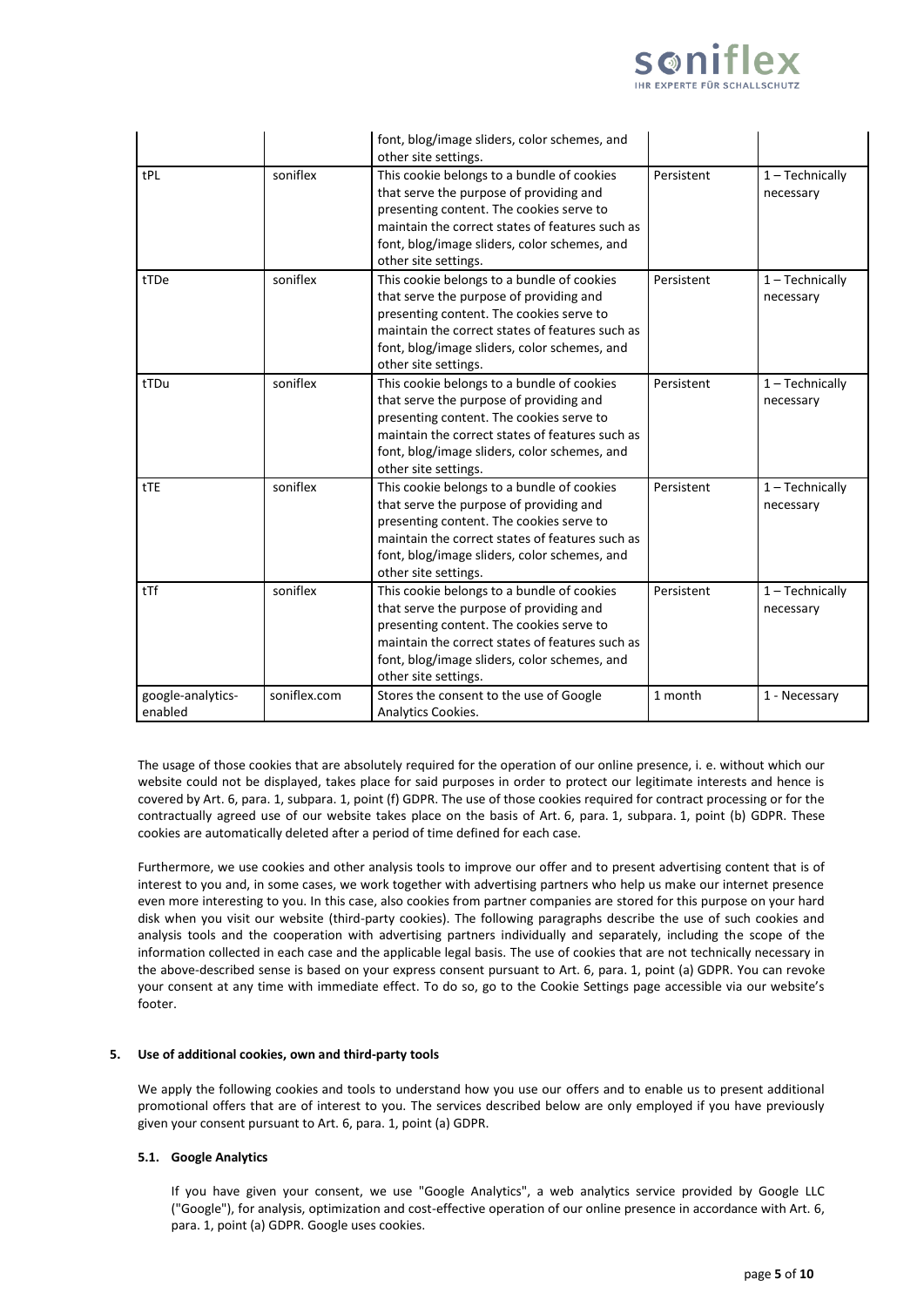

The Google Analytics service allows us to analyze the use of our website, to compile reports on the website activities of our users, and to obtain further statistical evaluations relating to website and internet usage.

Google and we share responsibility as joint controllers for the processing and use of the data pursuant to Art. 26 GDPR. We have agreed with Google that we will assume primary responsibility under GDPR provisions for the processing of the data and will comply with all obligations as per GDPR with respect to the processing of the data (including Art. 12 and 13 GDPR, Art. 15 to 22 GDPR, and Art. 32 to 34 GDPR).

Google will utilize the information to analyze the usage of our online presence by the users, to compile reports on user activities within this online presence, and to provide us with further services related to the usage of this online presence and to internet use. In this process, pseudonymized usage profiles of the users may be created on the basis of the processed data.

We use Google Analytics exclusively with enabled IP anonymization. This means that Google will truncate the user's IP address within the member states of the European Union resp. within other states that adhere to the Agreement on the European Economic Area. Only in exceptional cases will the full IP address be transferred to a Google server in the United States of America and then truncated. The IP address communicated by the user's browser will not be merged and matched with other data collected by Google.

The information generated by the cookie about your use of the online presence will generally be transmitted to and stored on a Google server in the United States of America.

With regard to Google's U.S.-based processing of the data collected on your use of our website, please note: By accepting cookies that are not necessary for the website's functioning, you give your consent to your data being processed in the U.S.A., pursuant to Art. 49, para. 1. subpara. 1, point (a) GDPR The European Court of Justice has ruled that the data protection level in the U.S.A. does not meet EU standards. This is founded on the grounds that there is a risk that your data may be analyzed by U.S. authorities for control and monitoring purposes, possibly also without your having any judicial remedy. Google's standard contractual clauses submit to European data privacy regulations, thereby offering a guarantee, as far as contractually possible, to comply with European data privacy laws. If you only accept cookies necessary for website functioning, the data transfer described above will not take place.

Users have the option to prevent the storage of cookies by setting their browser software accordingly. By downloading and installing the browser plugin available under https://tools.google.com/dlpage/gaoptout?hl=en, users can also prevent the transfer to Google of the data that the cookie generates on their use of the online presence, as well as the processing of this data by Google.

For details of the terms of use and of data privacy, please go to [www.google.com/analytics/terms/de.html](http://www.google.com/analytics/terms/de.html) or <https://www.google.de/intl/en/policies/> .

The deletion period for analytics data is set to 14 months.

These cookies are stored for a period of up to 2 years.

You are free to revoke your consent to the use of Google Analytics at any time. To do so, go to the Cookie Settings page accessible via our website's footer.

#### **5.2. Google Ads Conversion Tracking**

If you have given your consent, we use Google Ads Conversion Tracking (hereinafter referred to as "Google Ads"), a tracking and remarketing service provided by Google Ireland Limited, Gordon House, Barrow Street, Dublin 4, Ireland (hereinafter referred to as "Google"), for the analysis, optimization and cost-effective operation of our online presence, pursuant to Art. 6, para. 1, point (a) GDPR.

Google Ads enables us a more targeted display of promotional content for and on our website so that we shall present users with only those advertisements that potentially match their interests. If users are, for instance, shown advertisements for products in which they have shown interest on other websites, this is called "remarketing". For these purposes, when a user accesses our website or other websites on which Google Ads is active, Google directly executes a code and integrates so-called (re)marketing tags (invisible graphics or code, also referred to as "web beacons") into the website. These tags make it possible to store an individual cookie, i. e. a small file, on the user's device (instead of cookies, comparable technologies may be used). The cookies may be set by a variety of domains, including google.com, doubleclick.net, invitemedia.com, admeld.com, googlesyndication.com or googleadservices.com. These files serve to record which websites the users have visited, which content they have shown interest in and which offers they have clicked on, as well as technical information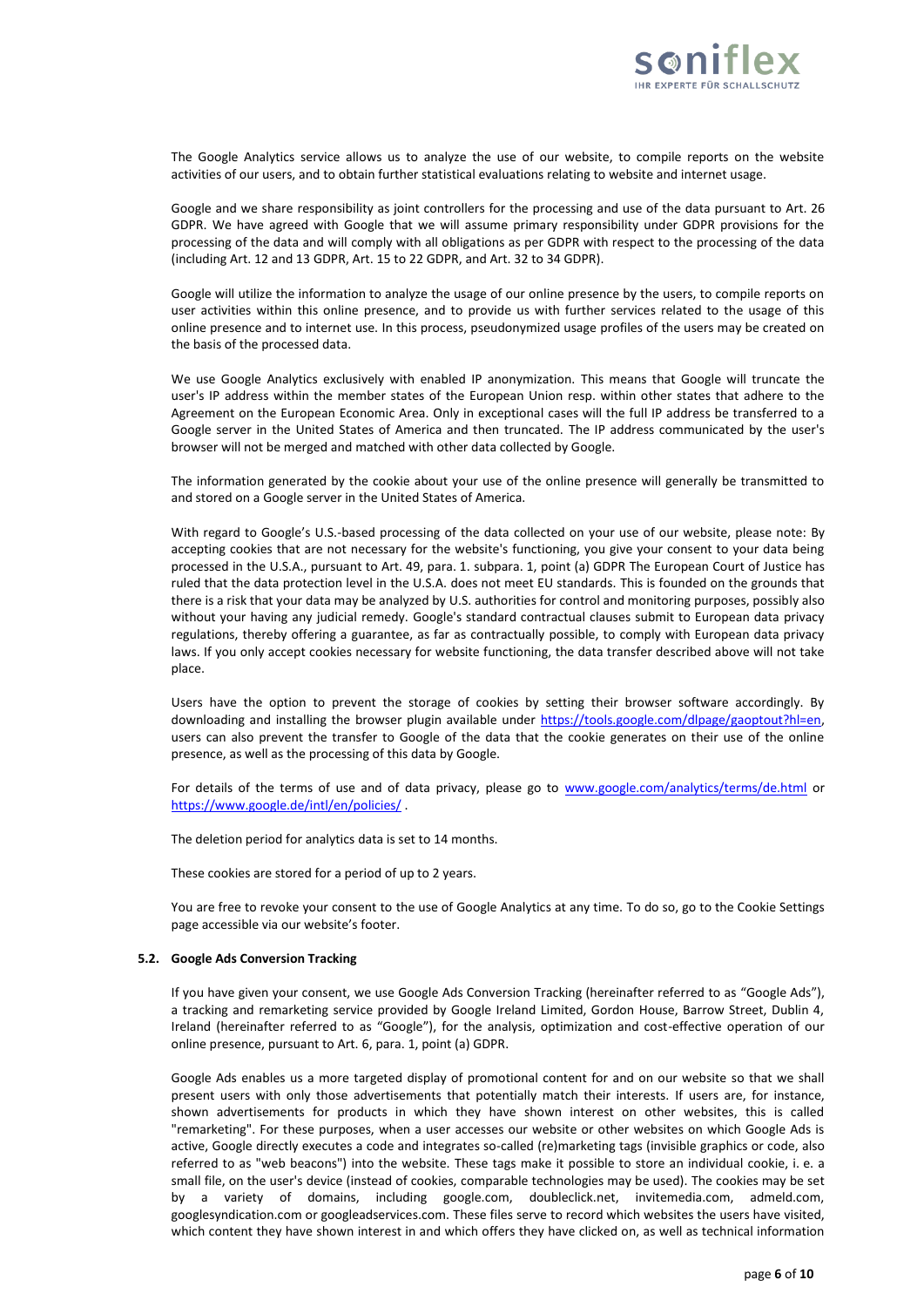

on the browser and operating system, any referring websites, the time of the visit and other information on the use of the respective online presence. The user's IP address is also recorded, yet in the context of Google Ads we draw your attention to the fact that the IP address will be truncated within the member states of the European Union resp. within other states that adhere to the Agreement on the European Economic Area. Only in exceptional cases will the full IP address be transferred to a Google server in the United States of America and then truncated. The IP address is not merged with the data of the user generated by other Google services. The above-listed information may also be combined by Google with information of the same type from other sources. When subsequently visiting other websites, the user can be shown advertisements tailored to his/her interests.

Within the framework of Google Ads, the user data are processed in pseudonymized form. This means that Google does not store and process the user's name or e-mail address, for example, but processes the relevant data collected by the respective cookie as part of pseudonymized user profiles. From Google's perspective, the advertisements are not administrated and displayed for a specific, identifiable person, but for the holder of the cookie, regardless of who this cookie holder is. This does not apply if a user has explicitly permitted Google to process the collected data without prior pseudonymization.

The information collected about you in the scope of Google Ads is transmitted to Google and stored on Google's servers in the U.S.A.

With regard to Google's processing of the data collected on your use of our website, please note: By accepting cookies that are not necessary for the website's functioning, you give your consent to your data being processed in the U.S.A., pursuant Art. 49, para. 1, subpara. 1, point (a) GDPR The European Court of Justice has ruled that the data privacy level in the U.S.A. does not meet EU standards. This is founded on the grounds that there is a risk that your data may be analyzed by U.S. authorities for control and monitoring purposes, possibly also without your having any judicial remedy. Google's standard contractual clauses submit to European data privacy regulations, thereby offering, as far as contractually possible, a guarantee of compliance with European data privacy laws. If you only accept cookies necessary for website functioning, the data transfer described above will not take place.

Google and we share responsibility as joint controllers for the processing and use of the data pursuant to Art. 26 GDPR. We have agreed with Google that we will assume primary responsibility under GDPR provisions for the processing of the data and will comply with all obligations as per GDPR with respect to the processing of the data (including Art. 12 and 13 GDPR, Art. 15 to 22 GDPR, and Art. 32 to 34 GDPR).

For more information on Google's data processing activities for marketing purposes, please go to the overview page: <https://policies.google.com/technologies/ads?hl=en> and [https://policies.google.com/technologies/partner](https://policies.google.com/technologies/partner-sites?hl=en)[sites?hl=en](https://policies.google.com/technologies/partner-sites?hl=en). Google's data privacy statement can be viewed at [https://policies.google.com/privacy?hl=en.](https://policies.google.com/privacy?hl=en)

These cookies are stored for a period of up to 2 years.

If you wish to object to the presentation of interest-based advertising by Google Ads, you can use the settings and opt-out options provided by Google at [https://adssettings.google.com/authenticated.](https://adssettings.google.com/authenticated)

You are free to revoke your consent to the use of Google Ads at any time. To do so, go to the Cookie Settings page accessible via our website's footer.

### **6. Integration of external content and functions**

On our website, we integrate content, software or functions (hereinafter referred to collectively as "content") of other providers. This integration serves the purpose of making our online presence more interesting for you, or is necessary for legal reasons to allow us to present third-party content on our website at all. In all cases, the data processed includes your usage data and the metadata, and also the IP address, which must necessarily be forwarded to the provider for the integration of the content.

#### **Inclusion of the Trusted Shops Trustbadge**

To allow the display of our "Trusted Shops" seal of approval and any ratings collected, as well as our offering of Trusted Shops products to buyers after their placing an order, the Trusted Shops Trustbadge is integrated on our website.

The Trustbadge and the services it promotes are a service of Trusted Shops GmbH, Subbelrather Str. 15C, 50823 Cologne, Germany, and are integrated in our online presence in the form a so-called plug-in.

When the Trustbadge is clicked on to access the related content, the web server automatically saves a so-called server log file, which contains your IP address, date and time of access, transmitted data volume and the requesting provider (access data). The file serves to record the call-up and transfers it to the web servers of Trusted Shops GmbH to enable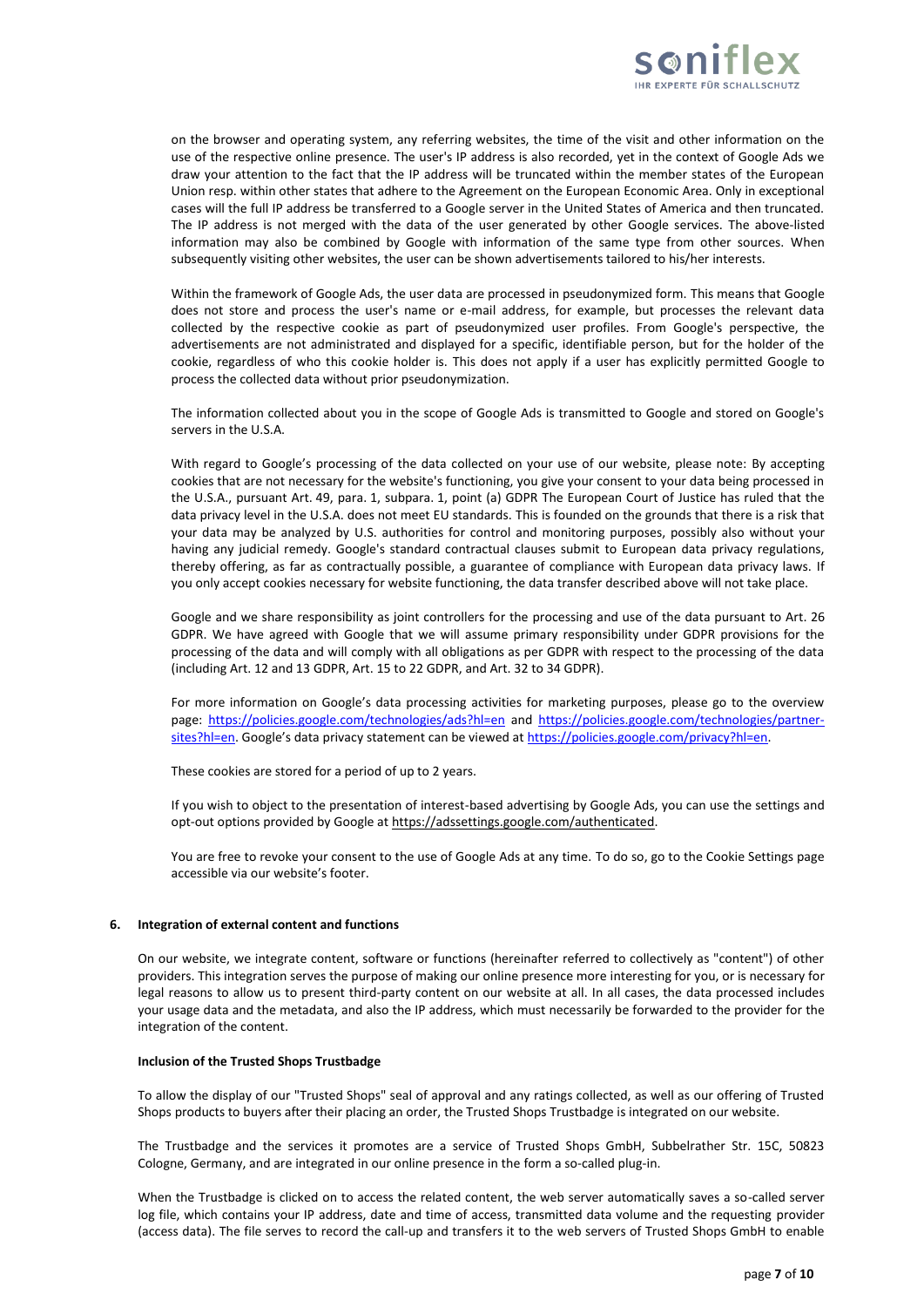

the display of the Trustbadge content. This access data is not analyzed and will be automatically overwritten no later than seven days after the end of the visit to the website.

This action is based on our legitimate interest in the optimization and cost-effective operation of our online presence in accordance with Art. 6, para. 1, point (f) GDPR.

Any further personal data shall only be transferred to Trusted Shops if you have given your consent to this transfer by choosing to use Trusted Shops products after placing an order with us, or if you have already registered to use their services. In this case, the contractual agreement between you and Trusted Shops applies.

### **7. Storage period**

Unless otherwise specified in this privacy policy, we will delete any stored data as soon as you revoke the related consent given, or when the data is no longer required for its intended purpose and such deletion is not contrary to any legitimate interests or legal obligations on our part to retain the data.

In any cases where the data is not deleted because it is required for other and legally permissible purposes, its processing will be restricted, i. e. the data is blocked and shall not be processed for any other purposes. This applies for instance to those user data that must be retained for reasons of commercial or taxation law.

The legal provisions require the storage of the respective data for 6 years as per § 257, clause 1 of the German Commercial Code (HGB), e.g. commercial letters, accounting records etc., and for 10 years as per § 147 clause 1 of the German Fiscal Code (AO), e.g. commercial and business letters or tax-relevant documents.

### **8. Your rights as data subject**

As a data subject you have the following rights:

### **8.1. Right to information**

You have the right to request confirmation from us as to whether we process personal data concerning you.

#### **8.2. Right to rectification/erasure/restriction of processing**

You also have the right to request us to carry out the following actions:

- rectify any inaccurate personal data that concern you, without undue delay (right to rectification),
- delete any personal data that concern you, without undue delay (right to erasure), and
- restrict the processing of any personal data that concern you (right to restriction of processing).

### **8.3. Right to data portability**

You have the right to receive the personal data concerning you, which you have provided to us, in a structured, commonly used and machine-readable format, and to provide those data to another controller.

### **8.4. Right to revoke**

You have the right to revoke your consent at any time. The revocation of consent does not affect the lawfulness of any data processing activities carried out on the basis of your consent up to the moment of revocation.

### **8.5. Right to object**

If the processing of personal data concerning you is necessary to protect our legitimate interests (Art. 6, para. 1, point (f) GDPR), you have the right to object.

## **8.6. Right to lodge a complaint**

If you consider that the processing of personal data relating to you infringes the GDPR, you have the right to lodge a complaint with a supervisory authority, specifically the State Commissioner for Data Protection and Freedom of Information of (Landesbeauftragter für den Datenschutz und die Informationsfreiheit) of Baden-Württemberg, without prejudice to other legal remedies.

To exercise your rights, please contact our data protection officer named in section 1 of this privacy policy. We will also gladly provide you with additional information on our privacy and data protection policy.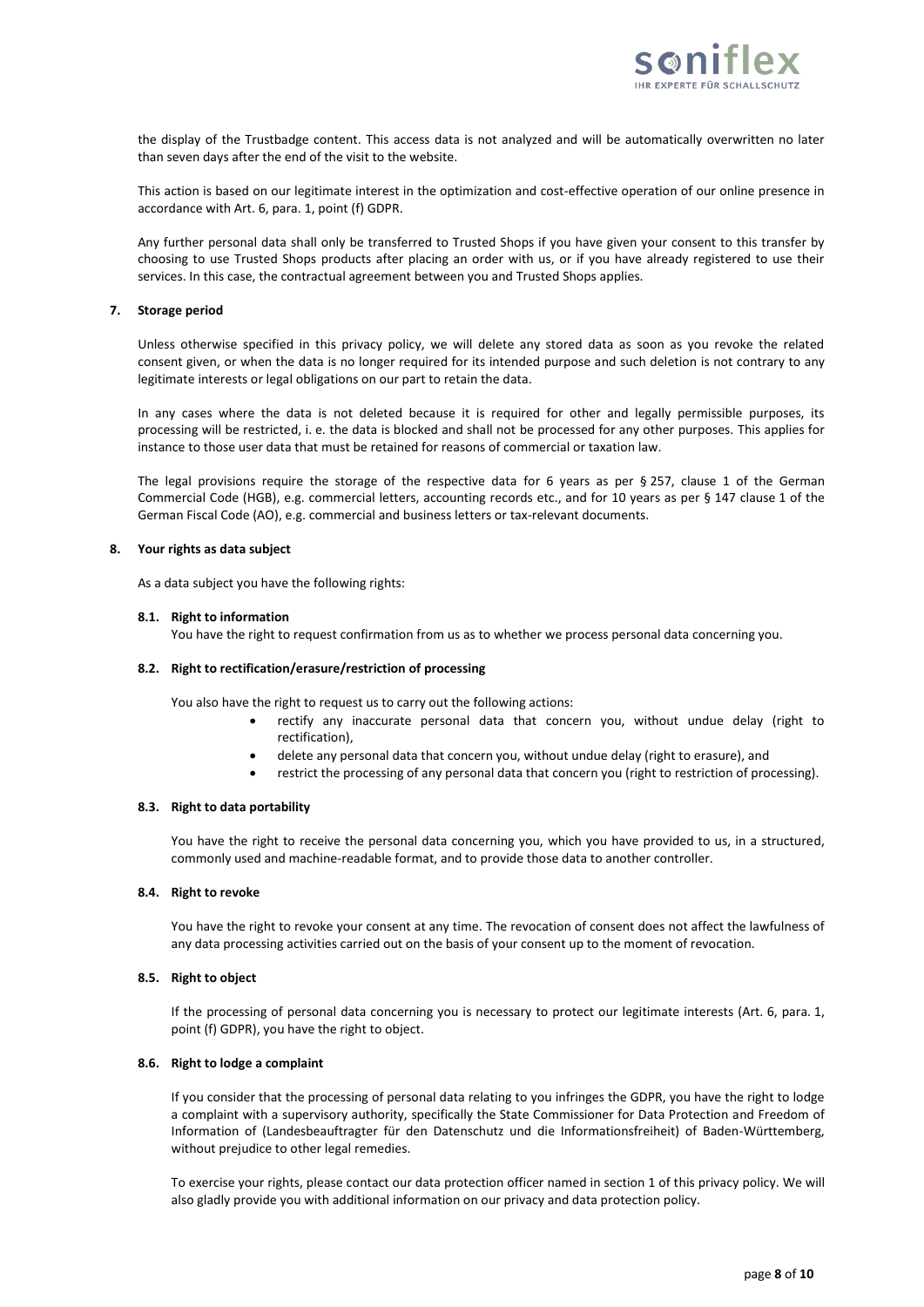

#### **9. Modifications to our data privacy policy**

We reserve the right to adapt this data privacy policy in the event of any changes to the legal situation, our online presence and/or the related data processing procedures. However, this only applies with regard to statements on data processing. If your consent is required or parts of the data privacy policy contain provisions covering the contractual relationship with you, modifications shall only be made with your consent.

You can regularly check this data privacy policy for any changes or modifications.

#### **10. Data processing in the scope of our online presences on social media**

We maintain various online presences on social media platforms, which we use to present our company and inform about our services and products, as well as for communicating with customers and other interested parties. On these social media, some of your personal data will be processed by the operator of the respective platform, who is solely responsible (sole controller) for the processing of this personal data.

You can find more information about data processing by the platform operator under the following links:

- Instagram (Facebook Ireland Ltd., 4 Grand Canal Square, Grand Canal Harbour, Dublin 2, Ireland) DataPolicy / Opt-Out: [http://instagram.com/about/legal/privacy/.](http://instagram.com/about/legal/privacy/)
- LinkedIn (LinkedIn Ireland Unlimited Company, Wilton Place, Dublin 2, Ireland) Privacy Policy / Opt-Out: [https://www.linkedin.com/legal/privacy-policy?trk=homepage-basic\\_footer-privacy-policy](https://www.linkedin.com/legal/privacy-policy?trk=homepage-basic_footer-privacy-policy)

We process personal information that you have disclosed to us via the respective online presence. For this kind of processing we are the sole controller. Such data may be your account name, contact details, or other communications.

If the objective of your request is the conclusion of a contract with us or its performance, the data is processed on the legal basis of Art. 6 (1), point (b) of the GDPR. Otherwise, we process the data on the basis of our legitimate interest in contacting persons that have inquired about our company, as per Art. 6, paragraph 1, point (f) of the GDPR.

#### a) Instagram Page Insights

Facebook Ireland Ltd. provides us with statistics and insights, in anonymized form, on our Instagram online presence, which we use to gain an understanding of the types of actions visitors take on our page. These online presence statistics are created on the basis of specific information about persons who have visited our page. The processing of this data serves our legitimate interest to evaluate the types of actions taken on our page and to improve our page based on the findings, as per Art. 6 (1), point (f) of the GDPR.

This processing of personal data is carried out by Facebook and us as joint controllers. Regarding this data processing as joint controllers, we have concluded an agreement with Facebook, which specifies the distribution of data protection obligations between us and Facebook. Details about the processing of personal data to create Page Insights as well as the agreement concluded between us and Facebook are available under the following link: [https://www.facebook.com/legal/terms/information\\_about\\_page\\_insights\\_data.](https://www.facebook.com/legal/terms/information_about_page_insights_data)

### b. LinkedIn Page Insights

When you visit or engage with our online presence on LinkedIn, or are our follower, LinkedIn processes certain personal data to provide us with statistics and insights in an anonymized form. This provides us with insights on the types of actions that visitors take on our page (so-called Page Insights). For this purpose, LinkedIn processes in particular such data that you have already provided to LinkedIn in the form of information that you entered in your profile, such as data on your position, country, industry, seniority, company size, and employment status. In addition, LinkedIn will process information about how you interact with our LinkedIn online presence, e.g. whether you are a follower of our LinkedIn online presence. LinkedIn does not include any personal data about you when providing us with these Page Insights. We only have access to the aggregated Page Insights. Neither do we have a possibility to use the information in the Page Insights to draw conclusions about individual LinkedIn members. The processing of personal data in the scope of the Page Insights service is carried out by LinkedIn and us as joint controllers. This type of data processing serves our legitimate interests. The evaluation of the types of actions taken on our LinkedIn online presence is part of our public relations activities and serves to improve our online presence based on the resulting insights. The legal basis for this type of data processing is Art. 6 (1), point (f) of the GDPR. Regarding this data processing as joint controllers, we have concluded an agreement with LinkedIn, which specifies the distribution of data protection obligations between us and LinkedIn. You can access this agreement at: [https://legal.linkedin.com/pages-joint-controller-addendum.](https://legal.linkedin.com/pages-joint-controller-addendum)

Version: March 2021